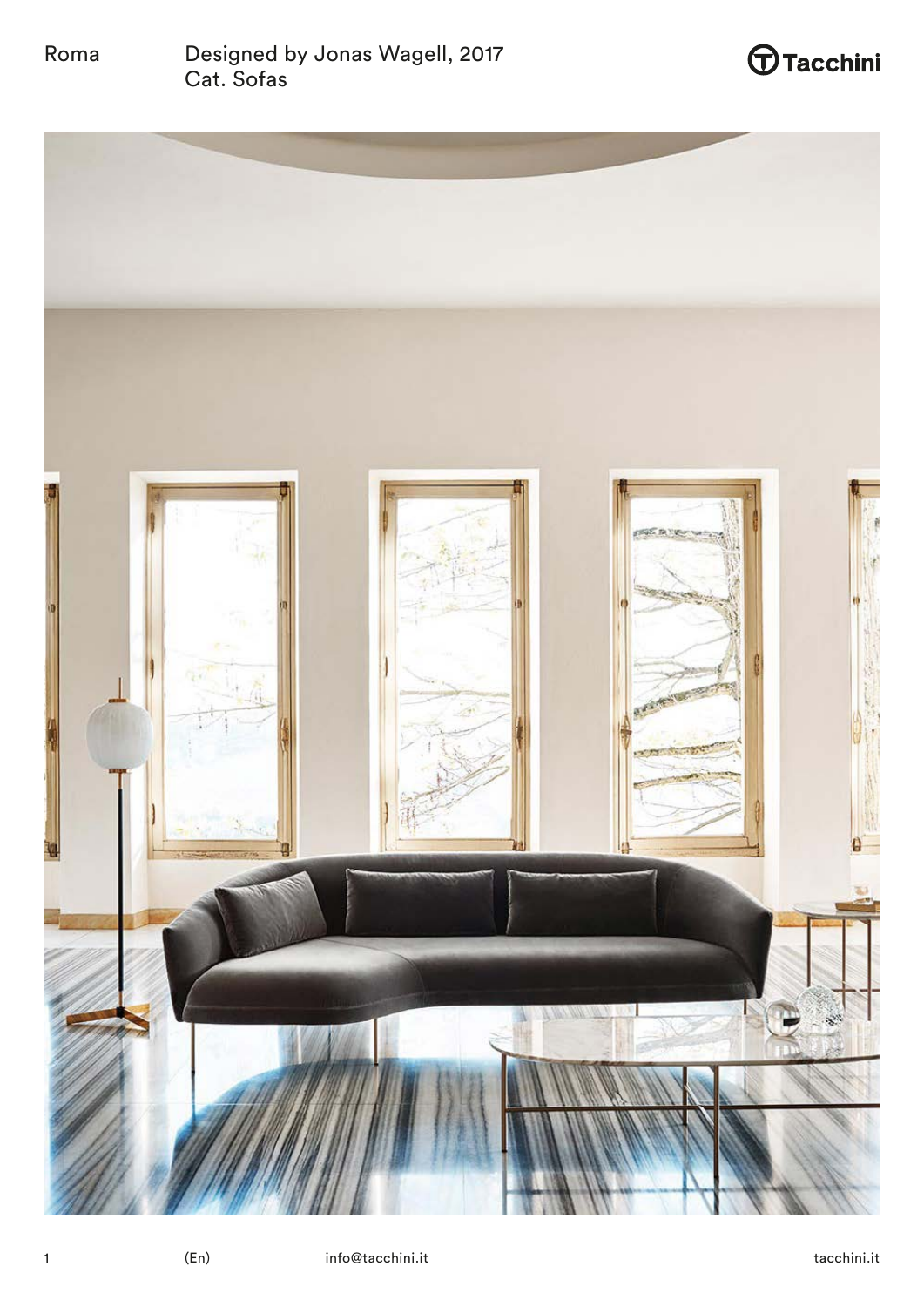

## Roma Designed by Jonas Wagell, 2017 Cat. Sofas





#### Roma

Designer: Jonas Wagell Year: 2017

Almost suspended above the floor, with the slenderest of legs upholding a large, cosy seat. Jonas Wagell imagines a family of sofas, inspired by the soft, curving form of a semicircle: this little collection, from armchair to sofa to chaise longue, is called Roma, a strong reference to the classical sphere in which its lines are rooted. With citations from fifties design, not of affectation, but of clear inspiration, this design is "classical" by nature, and not only in name.

Developed by Tacchini in Italy



H 73,5 cm Seat H 38,5 cm

L 234,5 cm P 121,4⁄84 cm H 73,5 cm Seat H 38,5 cm

L 230 P 89 cm H 73,5 cm

Seat H 38,5 cm

Design Award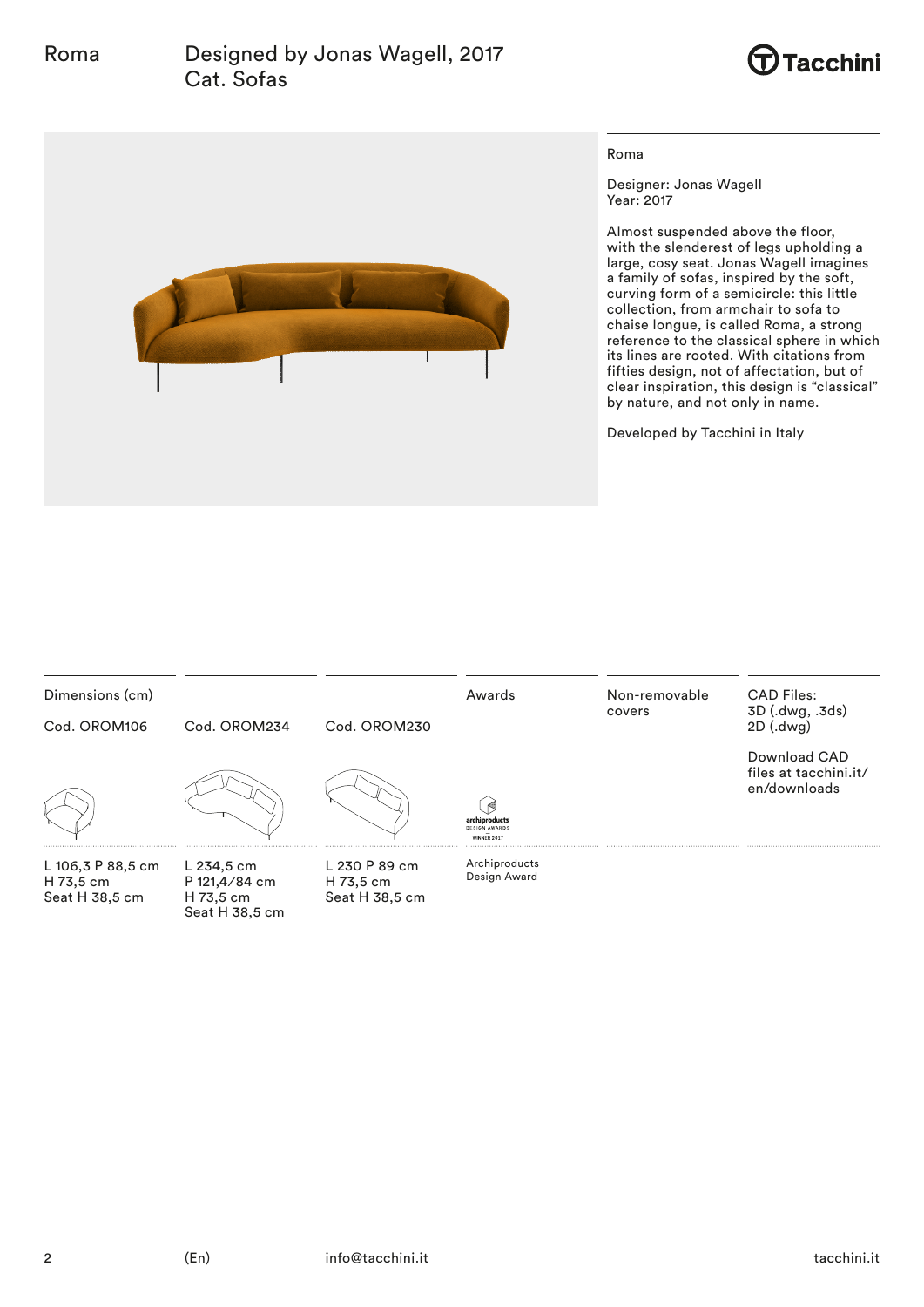

#### Materials description

Internal frame: birch plywood 18 mm thick and poplar plywood 25 mm thick with elastic belts.

Padding: multi-density polyurethane foam. Backrest cushions: feather.

Base: painted or chromed metal.

Upholstery: not removable.



### Suggested upholsteries

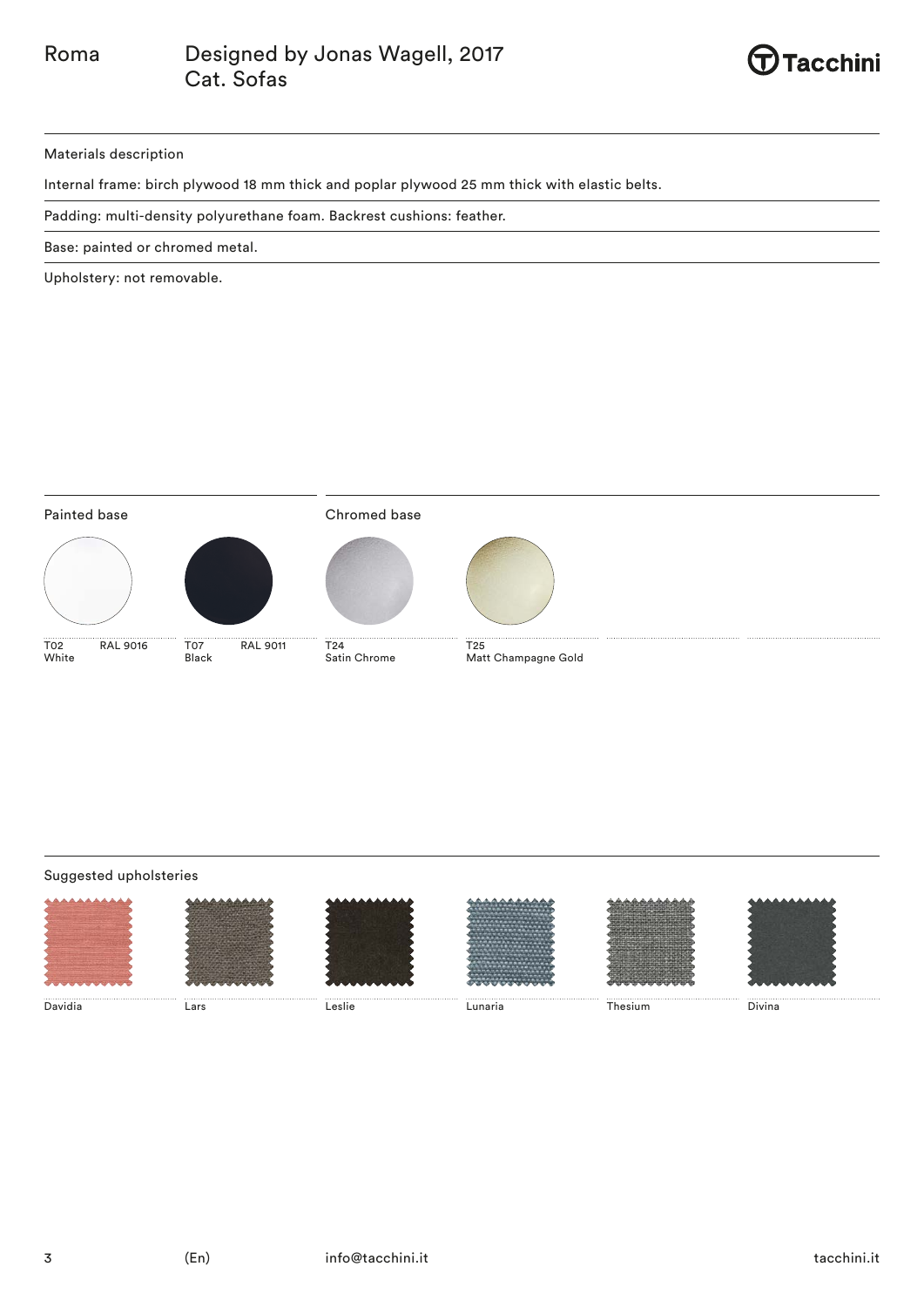

Materials informations



| Polyurethane foam | 34% |
|-------------------|-----|
| Upholstery        | 24% |
| Birch plywood     | 17% |
| Feather           | 8%  |
| Poplar plywood    | 7%  |
| Metal             | 6%  |
| Elastic belts     | 4%  |
|                   |     |

### Recyclability

All Roma elements are 100% recyclable when fully separated. Tacchini undertakes on-going research and development, with efforts made to introduce products which are a perfect combination of function and safety without jeopardizing the final design of the same articles. During production attempts are made to minimize noise and emission levels and to reduce rejects as far as possible. All the single materials which make up the production process. once disassembled, can be reused several times, maintaining a high quality standard.

#### Polyurethane

Flexible expanded polyurethane is a solid The need to combine complex yet elastic polymeric material with open cell structure. It is a non-toxic material and above all free from ozone-damaging components. Production and processing of the polyurethane we use meet the objectives of the new policy of ensuring the protection of human health and of the environment. We focus in particular on the choice and use of the types of density of polyurethane suitable for preserving over the years the features of load capacity, elasticity and resilience. For products used in public spaces flame-retardant expanded polyurethane is chosen, tested and certified according to international regulations.

#### Wood

Wood is a renewable raw material. All products derived from wood, such as for example plywood, have the advantage of being able to be machined more easily than wood and do not deform. The timber we use – solid or plywood – comes mainly from European and Russian forests and is seasoned to specific values of humidity with tests. Most of the structures of the products in the collection have a frame in solid pine or ash, or in beech or poplar plywood.

#### Packaging

Roma element is dispatched already assembled. It is protected by tissue paper and cellophane to protect the covering from dust and direct contact with the cardboard. The product is packed in rigid cardboard boxes suitable for world export. Manufacture of the packaging observes the criteria for recovery both as recycling and energy recovery and composting.

Once a product reaches the end of its life cycle it has to be eliminated.

#### Metal

lightweight shapes with resistant materials necessarily involves the use of metals ouch as steel and aluminium. products in polyurethane foam are made with an inner steel frame for adding strength to the structure. The bases are in tubular metal which can be chromed with a gloss or satin finish or painted with epoxy powders.

#### Foam

Similar to polyurethane, foam is used for moulding products with special and organic shapes. It is a material which is highly resistant to ageing and flames. Its appearance at the edges is clean, compact. All products made with a foam structure offer a solution with extraordinary comfort.

#### Elastic belts

The elastic belt used on the seats of our upholstered products is a component to be chosen with care in order to ensure adequate elasticity and springing for the dimension and the structure of the product. We use plaited elastic webbing to add greater comfort and resistance to weight stresses.

> To discover more about Tacchini environmental policy please visit: www.tacchini.it